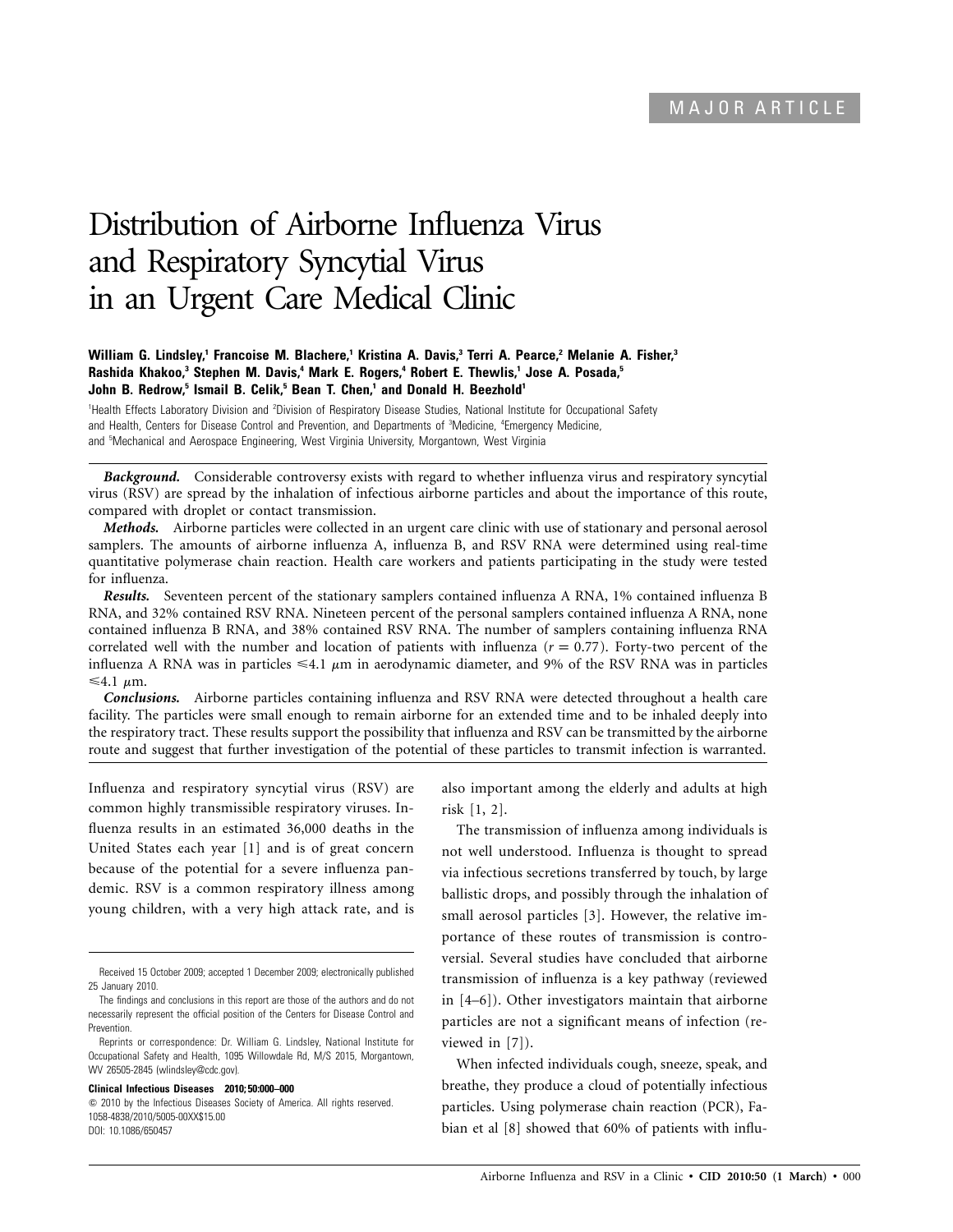enza A and 14% of patients with influenza B had detectable levels of viral RNA in their exhaled breath. Alford et al [9] showed that humans can contract influenza by inhaling an experimental infectious aerosol. Studies in ferrets demonstrated airborne animal-to-animal influenza transmission [10]; similar results were seen in mice, although at much shorter distances [11]. Several studies using guinea pigs have shown that airborne transmission of influenza readily occurs and that the efficiency of transmission depends on the environmental humidity and temperature, as well as the viral strain [12–14]. Some observational and epidemiological studies suggest that influenza may spread from person to person by infectious aerosols [15, 16], but this interpretation is disputed [7].

RSV is usually thought to spread by direct and indirect contact with respiratory secretions and not by inhalation of airborne particles. A study of RSV transmission between infants and health care workers in a pediatric ward concluded that RSV spreads by direct inoculation with large droplets or by selfinoculation after touching contaminated surfaces [17]. On the other hand, a hospital study found airborne RSV RNA in 63% of rooms with RSV-infected patients and as far as 7 m from the patient's bedside [18]. Aside from these few reports, very little is known about the amount of airborne RSV in health care environments or the possibility of airborne RSV transmission.

Previously, we performed a study in a hospital emergency department and found airborne influenza virus RNA in the waiting areas and in personal samplers worn by health care workers. Half of the airborne virus RNA was in particles in the respirable size range [19]. The purpose of the present work was to study the amount and size of airborne particles containing influenza and RSV RNA in an urgent care clinic and to examine the relationship between airborne influenza RNA detection and the number and location of patients with influenza.

# **MATERIALS AND METHODS**

Aerosol samples were obtained at the West Virginia University Urgent Care Clinic (Morgantown) for 11 days for 4–5 h each day during February 2009. Stationary National Institute for

Occupational Safety and Health 2-stage cyclone aerosol samplers [19] were mounted in pairs on tripods, with 1 sampler 152 cm above the floor ("upper") and 1 sampler 102 cm above the floor ("lower"). Three tripods were placed in the patient waiting room, 1 was placed in each of 6 examination rooms and in 2 procedure rooms, and 1 was placed next to the patient scale. Aerosol samplers were also worn as personal samplers by 2 health care workers each day.

Health care workers who wore personal aerosol samplers were screened for influenza-like symptoms, elevated oral temperature, and influenza with use of a rapid influenza test (QuickVue Influenza test; Quidel). Sixty-seven percent of the full-time staff and residents at the clinic received influenza vaccine before the study. All adult patients and visitors who presented at the clinic with respiratory symptoms were asked to volunteer for influenza testing. If the result of the rapid test was negative, the result was verified using PCR. All study participants provided informed consent and were notified of their test results. Influenza testing was not performed for persons aged <18 years as part of the study; however, if the physician ordered an influenza test, the results were provided to us. No testing was done for RSV. All procedures involving humans were reviewed and approved by the National Institute for Occupational Safety and Health and the West Virginia University Institutional Review Boards.

After collection, aerosol samples were suspended in lysis/ binding solution concentrate (Ambion) and stored at  $-20^{\circ}$ C overnight. After thawing, carrier RNA (Ambion) was added to enhance RNA extraction, and XenoRNA (Applied Biosystems) was added as a quantitative PCR internal control. Total RNA was extracted as reported elsewhere [19].

To detect influenza and RSV RNA, the AgPath-ID One-Step Reverse-Transcription PCR kit (Applied Biosystems) was used. Primers and probes for influenza were from the Centers for Disease Control and Prevention real-time reverse-transcription PCR assay for detection and characterization of influenza (provided by S. Lindstrom, Centers for Disease Control and Prevention; protocols are available from the Centers for Disease Control and Prevention upon request). Primers and the probe

**Table 1. Number and Locations of Aerosol Samplers Positive for Each Type of Viral RNA**

| Samplers                 | No. (%) of samplers  |                            |                      |                 |                    |                      |
|--------------------------|----------------------|----------------------------|----------------------|-----------------|--------------------|----------------------|
|                          | Personal<br>samplers | All stationary<br>samplers | Examination<br>rooms | Waiting<br>room | Procedure<br>rooms | Scale in<br>corridor |
| Total deployed           | 21                   | 264                        | 132                  | 66              | 44                 | 22                   |
| Positive for influenza A | 4(19.1)              | 46 (17.4)                  | 29 (22.0)            | 10 (15.2)       | 6(13.6)            | 1(4.6)               |
| Positive for influenza B | 0(0)                 | 3(1.1)                     | 2(1.5)               | 0(0)            | 0(0)               | 1(4.6)               |
| Positive for RSV         | 8(38.1)              | 84 (31.8)                  | 48 (36.4)            | 23 (34.9)       | 6(13.6)            | 7(31.8)              |

**NOTE.** A sampler was positive if viral RNA was detected in at least 1 sampler stage (ie, in the first or second tube or on the filter). RSV, respiratory syncytial virus.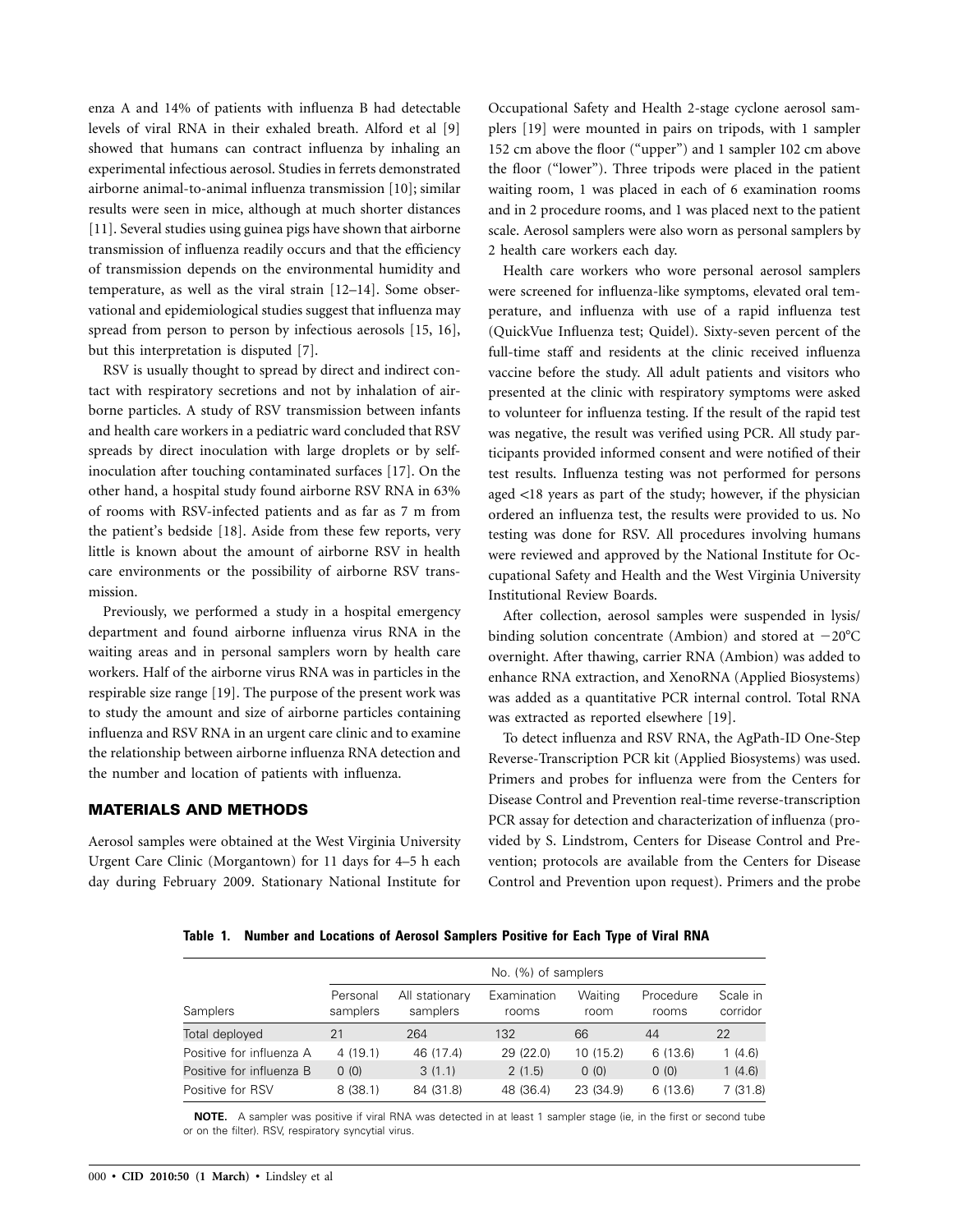

**Figure 1.** Number of patients with clinically confirmed influenza and percentage of aerosol samplers positive for influenza A or B, by sampling day.

for RSV were from Kuypers et al [20]. To determine the relative quantity of viral RNA, reference standards were isolated from FluMist influenza vaccine (MedImmune) and RSV-A RNA (VR-1540; ATCC). The FluMist vaccine and RSV-A stocks have infectivities of ∼4.2 50% tissue culture infective dose per pg RNA and 0.060 50% tissue culture infective dose per pg RNA, respectively. The concentration of both standards was determined using absorbance spectroscopy (Nanodrop; Thermo Scientific) and was initially diluted to 24 ng/ $\mu$ L. Standard curves were generated from 10-fold serial dilutions and were analyzed in parallel with the collected aerosol samples. Real-time PCR detection of the XenoRNA internal control was performed using the XenoRNA Control TaqMan Gene Expression Assay from the TaqMan Cells-to-CT Control Kit (Applied Biosystems). The internal controls were amplified in all samples. For the first-stage samples from day 7, the internal controls had higher threshold cycle values than were seen in other samples, which may indicate that some interference occurred with the cDNA transcription and/or quantitative PCR analysis. Because the effect of any interference would be to reduce the estimate of the amount of influenza in the samplers, no attempt was made to adjust for this. A negative control without template was included in all real-time PCR reactions.

# **RESULTS**

A total of 264 stationary aerosol samplers and 21 personal aerosol samplers were deployed during the 11 days of the study. The number and locations of aerosol samplers positive for viral RNA are shown in Table 1. During the study period, 38 adult patients and 3 adult visitors presented at the clinic with respiratory symptoms. Of these, 39 agreed to participate in the study and were tested for influenza. Two participants were positive for influenza by rapid test (the test did not distinguish between influenza A and B), and 9 of the rapid test–negative participants were positive for influenza A by subsequent PCR analysis. Twenty-nine children with respiratory illness also presented at the clinic during this time. Ten children were tested

for influenza with use of the rapid test, with 5 positive results. PCR results of 2 of the negative rapid test results were also negative.

Figure 1 compares the number of patients clinically confirmed to have influenza with the number of influenza-positive aerosol samplers for each day during which samples were obtained. All patients entered the clinic through the waiting area and passed by the patient scale in the corridor. However, because patients typically only entered 1 examination room (sometimes followed by a procedure room), it was possible to track the influenza-positive patients to individual rooms and compare this with the number of influenza-positive aerosol samplers. Stationary samplers were placed in 6 examination and 2 procedure rooms during each of 11 days for a total of 88 room sampling sessions. Influenza-positive patients were present during 16 of these sessions (in some instances, 2 patients occupied a room at the same time or sequentially during the session). In 13 of these 16 sessions, one or both aerosol samplers were positive for influenza A, and both samplers were negative for influenza A and B during the other 3 sessions. Conversely, in 13 of the remaining 72 sessions, one or both samplers were positive even though no patients in these rooms were verified to have influenza during sampling (11 room sessions were positive for influenza A and 2 for influenza B). In 59 sessions, samplers were negative for influenza and no confirmed influenza-positive patients occupied these rooms during sampling.

The 2-stage cyclone aerosol sampler separates the aerosol particles into 3 size fractions, as shown in Figure 2. In the stationary samplers, 43% of influenza A strains were in particles  $\leq 4.1 \mu m$  in aerodynamic diameter, and none of the influenza B strains were contained in particles in this size range. In the personal samplers, 48% of influenza A strains were in particles  $\leq 4.9 \mu m$  in aerodynamic diameter. Influenza B was not found in any of the personal samplers. Nine percent of RSV strains



**Figure 2.** Distribution of viral RNA within samplers. Aerosol size ranges for stationary samplers were: tube 1, particles  $\geq 4.1 \mu m$  aerodynamic diameter; tube 2, 1–4.1  $\mu$ m; filter,  $\leq$ 1  $\mu$ m. Because they operated at a lower flow rate, the collection size fractions for the personal samplers were slightly larger: tube 1 contained particles  $\geq 4.9$   $\mu$ m; tube 2, 1.7– 4.9  $\mu$ m; filter,  $\leq 1.7 \mu$ m.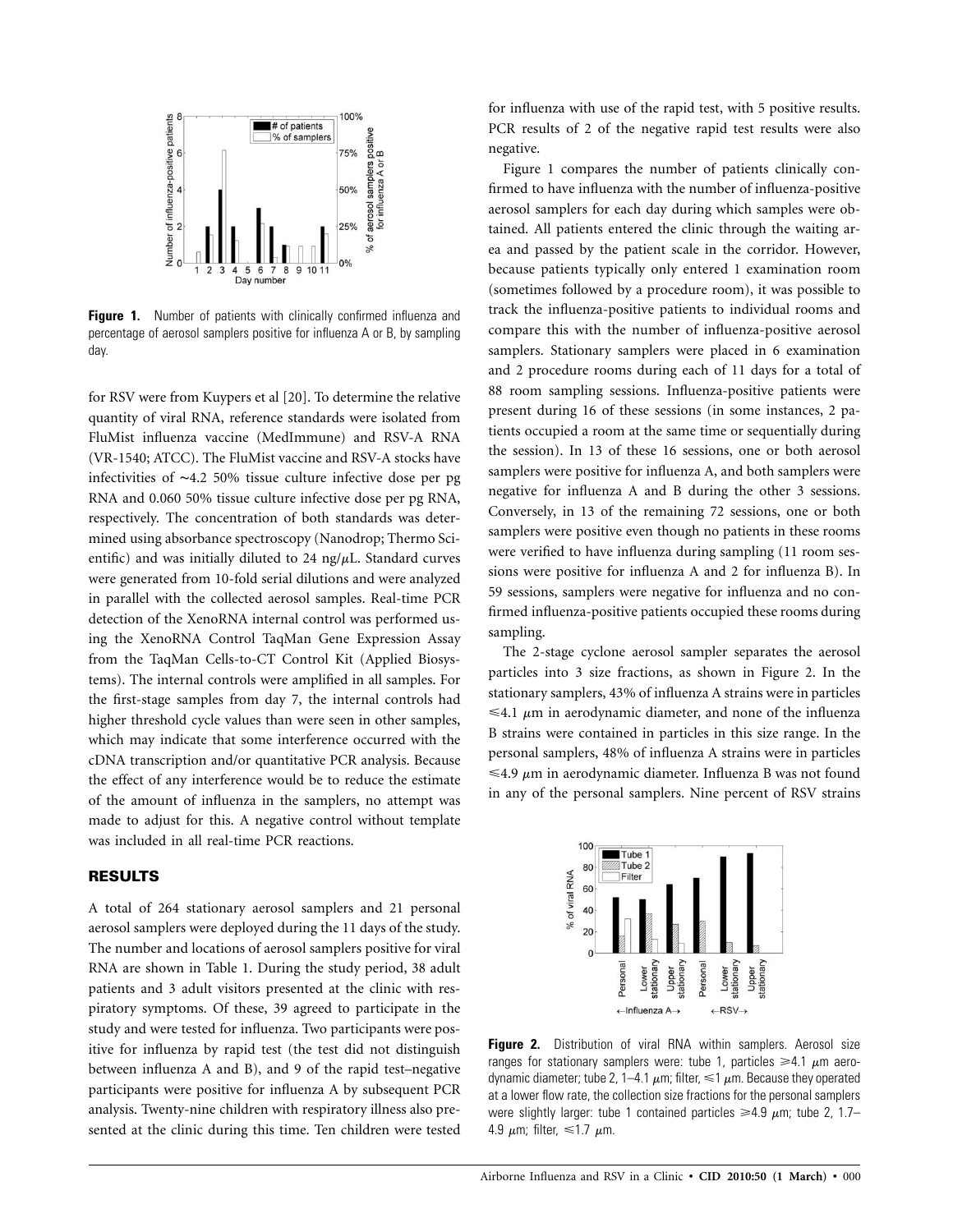

**Figure 3.** Airborne concentration of influenza A RNA in influenza A– positive clinic locations, by day of sampling. For instances in which  $>1$ examination room or procedure room was positive for influenza A on a particular day, the geometric mean concentration is shown.

were in particles  $\leq 4.1 \mu m$ , and virtually none of the RSV strains in the personal or stationary samplers was found in the smallest particles ( $\leq 1.7$  and 1  $\mu$ m, respectively). Fifty-one percent of the influenza A RNA and 55% of the RSV RNA from the stationary locations was found in the upper samplers, with the remainder in the lower samplers.

Figure 3 shows the concentration of airborne influenza A RNA for each day in the locations where it was detected. For the influenza A-positive locations, the geometric mean concentration ( $\pm$  standard deviation [SD]) was 1.2  $\pm$  4.4 pg RNA/  $m<sup>3</sup>$  in the examination rooms, 1.1  $\pm$  3.0 pg RNA/m<sup>3</sup> in the procedure rooms,  $0.3 \pm 4.3$  pg RNA/m<sup>3</sup> in the waiting room, and 0.7 pg  $RNA/m<sup>3</sup>$  next to the patient scale (no SD because only 1 day was positive). The airborne concentrations in the influenza A-positive examination rooms ranged from 0.1 to 7.3 pg RNA/m3 of air, except for 1 room with a concentration of 75.4 pg RNA/m<sup>3</sup>. In the examination and procedure rooms in which influenza A was detected and patients with laboratoryconfirmed influenza were present, the mean airborne concentration ( $\pm$  SD) was 2.1  $\pm$  4.7 pg/m<sup>3</sup>. In examination and procedure rooms not occupied by a patient with confirmed influenza but in which influenza A was detected, the mean airborne concentration ( $\pm$ SD) was 0.6  $\pm$  2.5 pg/m<sup>3</sup>.

Similarly, Figure 4 shows the concentration of RSV RNA by day at the locations in which it was detected. The geometric mean concentration  $(\pm SD)$  in the RSV-positive locations was  $0.052 \pm 4.1$  pg RNA/m<sup>3</sup> in the examination rooms,  $0.044 \pm$ 2.6 pg RNA/m<sup>3</sup> in the procedure rooms, 0.031  $\pm$  5.5 pg RNA/  $m<sup>3</sup>$  in the waiting room, and 0.042  $\pm$  2.8 pg RNA/m<sup>3</sup> next to the patient scale. The airborne concentrations in the RSV-positive examination rooms ranged from 0.01 to 0.53 pg  $\text{RNA/m}^3$ , except for 1 room with a concentration of 9.92 pg RNA/m<sup>3</sup>. In the waiting room, the concentration ranged from 0.004 to 0.14 pg RNA/m<sup>3</sup>, except for 1 day when the concentration was  $0.87$  pg RNA/m<sup>3</sup>.

Influenza virus was detected in 4 personal aerosol samplers. For workers wearing samplers positive for influenza, the amount of airborne influenza in their work environment was 0.6–3.9 pg influenza A  $\text{RNA/m}^3$  air, with a geometric mean exposure ( $\pm$ SD) of 1.6  $\pm$  2.3 pg influenza A RNA/m<sup>3</sup> air. Airborne RSV RNA was detected in 8 personal aerosol samplers. For these samplers, the amount of airborne material in the work environment ranged from  $1.4 \times 10^{-4}$  to 0.21 pg/m<sup>3</sup>, with a geometric mean ( $\pm$ SD) of 0.028  $\pm$  11.0 pg/m<sup>3</sup>.

During the study, the mean temperature  $(\pm SD)$  was  $22.8 \pm 0.9$ °C), with a relative humidity of  $18.2 \pm 5.8$ %). The air exchange rate in an examination room was 6.3 air changes/ h, and the air exchange rate in the waiting room was 24 air changes/h.

# **DISCUSSION**

In our study, airborne influenza RNA was detected on 10 of 11 days, and airborne RSV RNA was detected every day. During the peak day with 4 patients with confirmed influenza, 79% of the stationary samplers and 1 of 2 personal samplers (50%) collected influenza A RNA. These results show that airborne influenza A virus RNA was widespread in this clinic, especially during the periods of heaviest patient loads. Much less airborne influenza B RNA was detected; this was expected because influenza A was more prevalent in the community during the study period. Airborne RSV RNA was more widespread than was influenza; it was found in 32% of stationary samplers and 38% of personal samplers overall and in 71% of the stationary samplers and both personal samplers (100%) during the day with the highest number of RSV-positive samplers.

The number of influenza-positive samplers correlated well with the number of influenza-positive patients ( $r = 0.77$ ). The correlation was probably reduced by undetected cases of influenza in the clinic, because not all patients and visitors were tested for influenza, influenza virus shedding begins before



**Figure 4.** Airborne concentration of respiratory syncytial virus (RSV) RNA in RSV-positive clinic locations, by day of sampling. For instances in which >1 examination room or procedure room was positive for RSV on a particular day, the geometric mean concentration is shown.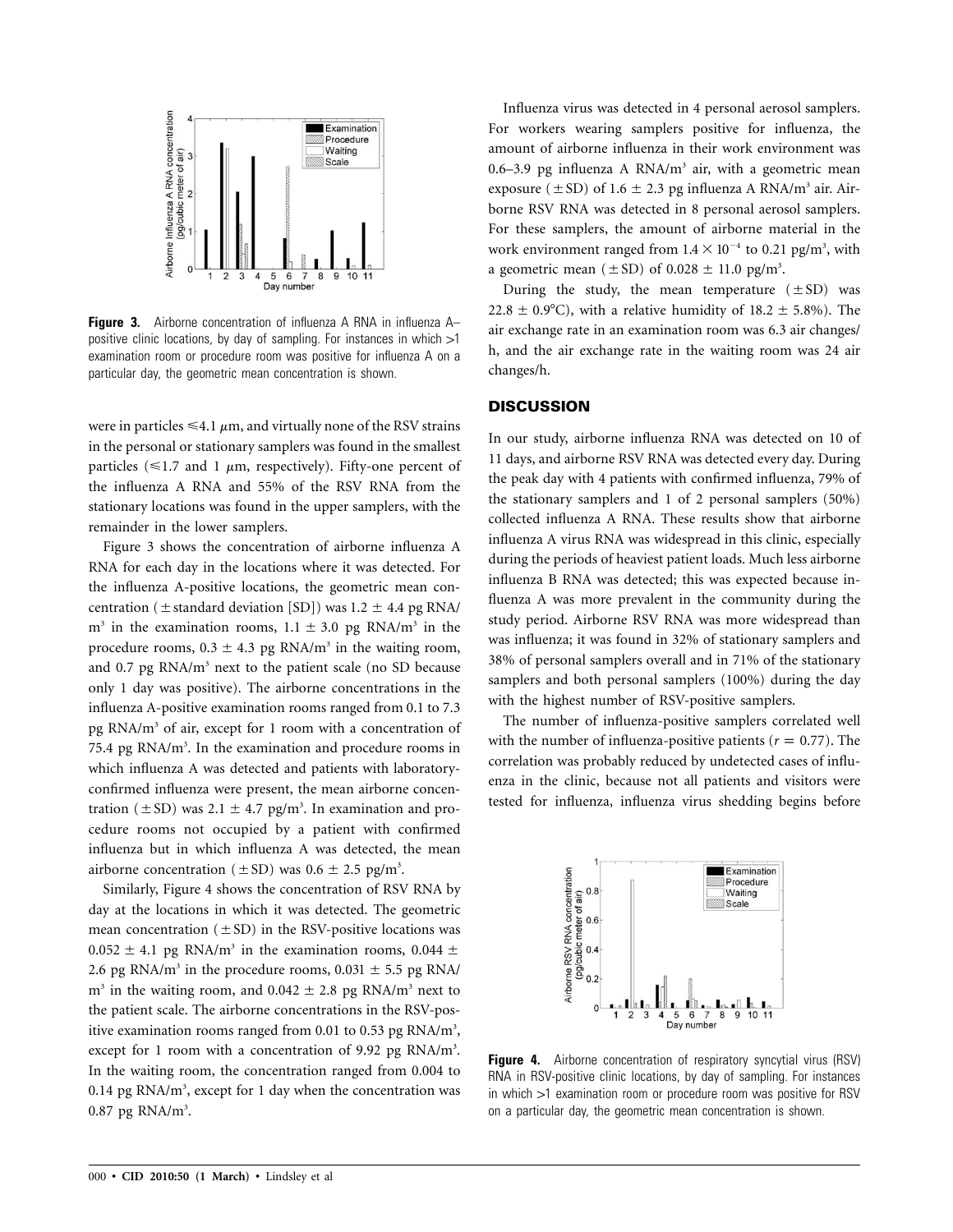symptoms appear, and asymptomatic cases of influenza are thought to be fairly common [21]. In the examination and procedure rooms, airborne influenza A RNA was detected during 81% of the room sampling sessions in rooms that contained patients with influenza. Influenza A or B was also detected at lower concentrations in 18% of rooms that did not have confirmed influenza cases, which again is most likely attributable to undetected influenza cases.

Part of the debate about whether respiratory viruses can be transmitted by air depends on the size of the aerosol particles produced by infected individuals. In our study, 42% of the influenza A RNA in the stationary samplers was contained in particles with an aerodynamic diameter <4.1  $\mu$ m, and 11% had aerodynamic diameters <1  $\mu$ m. In the personal samplers, 48% of the influenza A RNA was in particles  $\langle 4.9 \mu m,$  and 32% was in particles  $<$ 1.7  $\mu$ m. These results suggest that particles containing influenza RNA are present that are small enough to remain airborne for a long time and disperse throughout a room occupied by a patient with influenza. A  $4-\mu m$  particle takes 33 min to settle 1 m in still air, and a  $1-\mu$ m particle takes 8 h; in addition, room air mixing and turbulence can keep these particles airborne even longer. It is worth noting that the stationary samplers in the examination rooms, where most of the airborne influenza RNA was detected, were located 1.8 m (6 ft) from the patient examination table next to the wall on the opposite side of the room. The influenza RNA was also distributed fairly evenly between the upper and lower samplers, suggesting that the particles were not settling appreciably and that the room air currents were dominating their movement. Thus, the influenza virus particles detected in this study were clearly able to travel beyond the often-cited 3–6-ft limit for droplet transmission of influenza, although whether these particles can cause infection is not yet known.

In addition to remaining airborne for an extended time, the aerosol fraction that is  $\langle 4 \mu m \rangle$  (the "respirable fraction" [22]) is small enough to be drawn down into the alveolar region of the lungs. Human experiments have suggested that a considerably smaller amount of influenza is needed to initiate an infection in the alveolar region, compared with intranasal inoculation [23]. For this reason, even though these particles are small, their potential for the spread of illness should not be dismissed.

In contrast to influenza, only 8% of the RSV RNA in the stationary samplers was  $\lt 4.1 \mu m$ , and 30% of the RSV RNA in the personal samplers was  $\langle 4.9 \mu m \rangle$ . This suggests that the RSV-laden viral particles are generally larger than those containing influenza, although the collected particles were still small enough to remain airborne and be drawn into the samplers.

The airborne concentrations of influenza A and RSV RNA

were highest in the examination rooms. This was expected, because patients tended to be moved relatively quickly from the waiting area and spent most of their time in the examination rooms with the door closed. In addition, the examination rooms were much smaller than the waiting area and had a lower air exchange rate (6 air changes/h, which is the current standard for medical examination rooms [24]). By comparison, the waiting room had an air exchange rate of 24 air changes/ h, which is exceptionally high. In all rooms, the air inlets and outlets were in the ceiling, which may have reduced air mixing and increased the persistence of airborne material in some locations.

Finally, some limitations of our study must be acknowledged. Our detection methods determined the amount of viral RNA present in the clinical aerosol samples but did not measure the viability or infectivity of the airborne viral particles or other factors that may affect transmission. Thus, the risk of infection of health care personnel and patients as the result of exposure to these particles remains to be determined. Viral culture of samples would be an important step to add to subsequent studies. Second, although the majority of the adult patients with symptoms of upper respiratory illness were tested for influenza, most of the children were not. It is also possible that some asymptomatic individuals were shedding influenza virus into the environment, especially because influenza viral shedding typically peaks 24 h before symptoms do [21]. It is therefore likely that the numbers of people with influenza in the clinic were undercounted in our study.

In conclusion, our results show that airborne influenza and RSV RNA can be found throughout a typical health care clinic during influenza season. Especially in the case of influenza, much of the viral material was contained in particles small enough to remain airborne for an extended time, to disperse widely throughout the environment, and to be inhaled deeply into the respiratory tract. These results support the possibility that airborne transmission may occur during peak periods of seasonal influenza or an influenza pandemic and indicate that additional research is needed to understand the potential for the transmission of influenza by aerosols. RSV tends to be present in lower concentrations but more widely distributed, which suggests that the possibility of airborne transmission of RSV also should be investigated further.

#### **Acknowledgments**

We thank David Edgell, for manufacturing the aerosol samplers; Michael Flemmer and Larry Lee, for modifying the personal sampling pumps; Jessica Jajosky and Monica Shah, for their assistance in screening and tracking patients; and the staff of the West Virginia University Urgent Care Clinic, for their cheerful cooperation and assistance during this study.

*Financial support.* National Institute for Occupational Safety and Health (NIOSH) internal funds and by NIOSH extramural (1 RO1 OH009037 to I.B.C.).